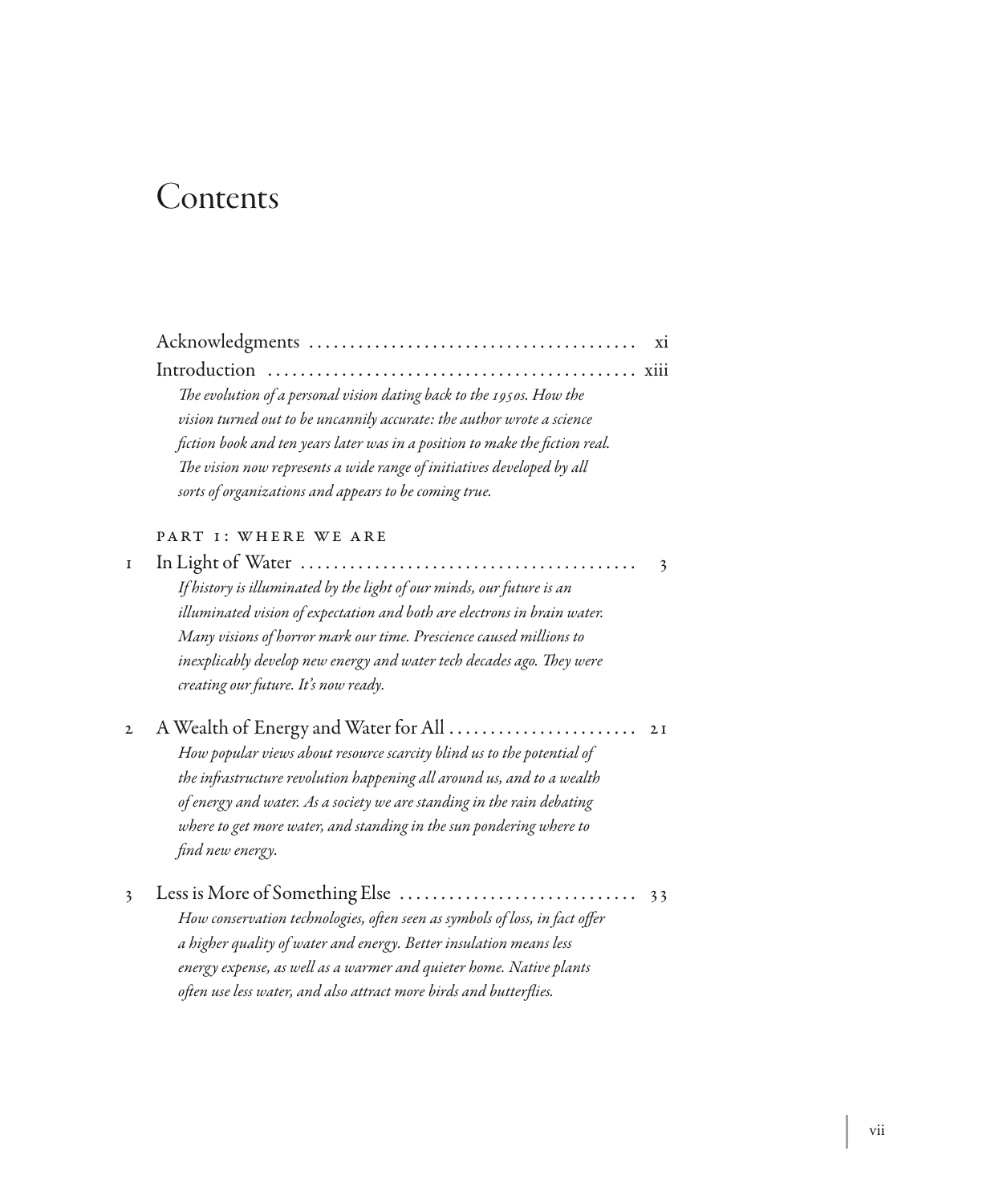#### Part 2: Primary Tools

| $\overline{4}$ | Power from a Crystal as Thin as Paint<br>How photovoltaics generate electricity from light and can be integrated<br>with buildings, but since the technology generates no pollution no one<br>notices it. Nevertheless silicon crystalline structures now produce<br>significant electricity.                                                                                           | 47 |
|----------------|-----------------------------------------------------------------------------------------------------------------------------------------------------------------------------------------------------------------------------------------------------------------------------------------------------------------------------------------------------------------------------------------|----|
| 5              | From Light to Water<br>How renewable energy will replace not just fossil and nuclear<br>technologies, but the very idea of centralized power plants. The<br>unavoidable economic reality is the inherently lower cost of generating<br>power when and where it's needed, and only renewable energy can<br>do that.                                                                      | 57 |
| 6              | Distribution by Rain<br>How developers are choosing to recycle water within buildings, and cities<br>are capturing rainwater. Outlines a strategy for reliance on wells,<br>restoration of urban watersheds and no risk of poison in the water.                                                                                                                                         | 75 |
|                | One Water and Energy System<br>An energy-water system that would replace furnaces, air conditioners<br>and water heaters with one appliance that generates electricity and pure<br>water from light and rain. How this device is virtually available now,<br>but has yet to be assembled into a single product.                                                                         | 83 |
| 8              | PART 3: INDUSTRY TRANSFORMED<br>Light Mobility<br>The world's largest industries have already decided on fuel-cells,<br>hydrogen and renewable energy. Automotive and oil industry leaders<br>have already invested billions. Solar-electric transport means<br>nonpolluting electric cars and a gas station in many garages. Why<br>it will start with trains, vans, taxis and trucks. | 97 |
| 9              | Making Things by Light<br>$\cdots \cdots$ 123<br>How manufacturing is already driven by designs in light. Factories and<br>farms can be powered by light and biological processes, and even the<br>factory that makes energy systems is powered by light. Reductions in<br>energy and all resources due to new materials are sweeping industry<br>already.                              |    |